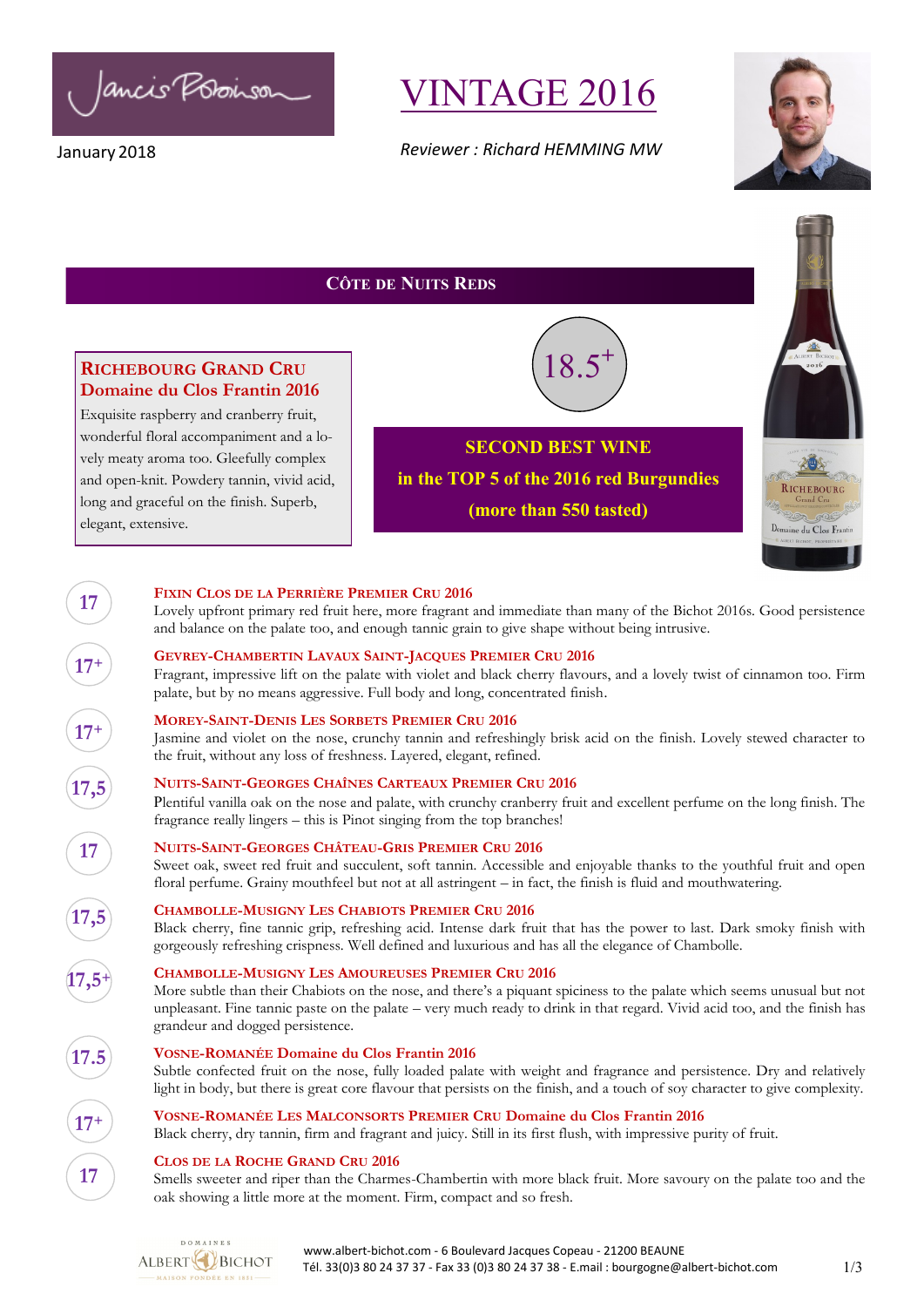

**17,5**

**18**

**17,5**

**18**

**17,5<sup>+</sup>**

**18<sup>+</sup>**

# VINTAGE 2016

## **CÔTE DE NUITS REDS**

#### **CHARMES-CHAMBERTIN GRAND CRU 2016**

Much more impressive fruit power than their Clos-de-la-Roche, giving all the grandeur and purity befitting grand cru. Tight, potent, layered and succulent.

#### **LATRICIÈRES-CHAMBERTIN GRAND CRU 2016**

Wonderfully perfumed nose that has both cranberry and wild raspberry fruit plus violets and spices. Very promising lift on the finish with a long, gradual fade out. Not at all showy, this revels in its savoury restraint and softly spoken intensity.

#### **CLOS DE VOUGEOT GRAND CRU Domaine du Clos Frantin 2016**

Jasmine and violet on the nose, crunchy tannin and refreshingly brisk acid on the finish. Lovely stewed character to the fruit, without any loss of freshness. Layered, elegant, refined.

#### **ECHEZEAUX GRAND CRU Domaine du Clos Frantin 2016**

Fragrant and smoky on the nose and palate. Chewy texture, compressed fruit. Very much in its infancy. Tight, restrained and compact. Unquestionable purity of fruit, which has a charming bitter stemminess to finish.

#### **GRANDS-ECHEZEAUX GRAND CRU Domaine du Clos Frantin 2016**

Delicious violet perfume on the palate following a fairly understated nose. Tart finish with very strong tannin matched by punchy acidity. Seems extreme in every dimension, and perhaps in need of time to settle and knit.

#### **BONNES MARES GRAND CRU 2016**

Sweet vanilla oak, crunchy acidity, firm tannin and beautifully pure Morello cherry fruit. Very primary and raw at this stage, but this has all the makings of greatness with maturity. Big, bold, brilliant.

### **OTHER REDS**



### **BOURGOGNE PINOT NOIR SECRET DE FAMILLE 2016**

Blackcurrant, full body, firm tannin – this is serious and savoury and with higher ambitions than most Bourgogne. Layered and substantial in terms of body and length.

#### **MERCUREY CHAMPS-MARTIN PREMIER CRU Domaine Adélie 2016**  Sweet oak spice that is forthright and dominant on the palate. Furry tannin, bitter cranberry fruit and a very savoury finish.

**CORTON CLOS DES MARÉCHAUDES GRAND CRU Domaine du Pavillon 2016**  After a shy nose, there is ripe and generous fruit on the palate. Finely powdered tannin giving a gummy, tacky chew on the finish. Has all the proportions of a grand cru.

#### **ROCHEGRÈS MOULIN-À-VENT Domaine de Rochegrès 2016**

Impressive fruit clarity and richness. Lovely silky texture and smoothness with lovely bitter herbs on the finish.







DE ROCHEGRÉS